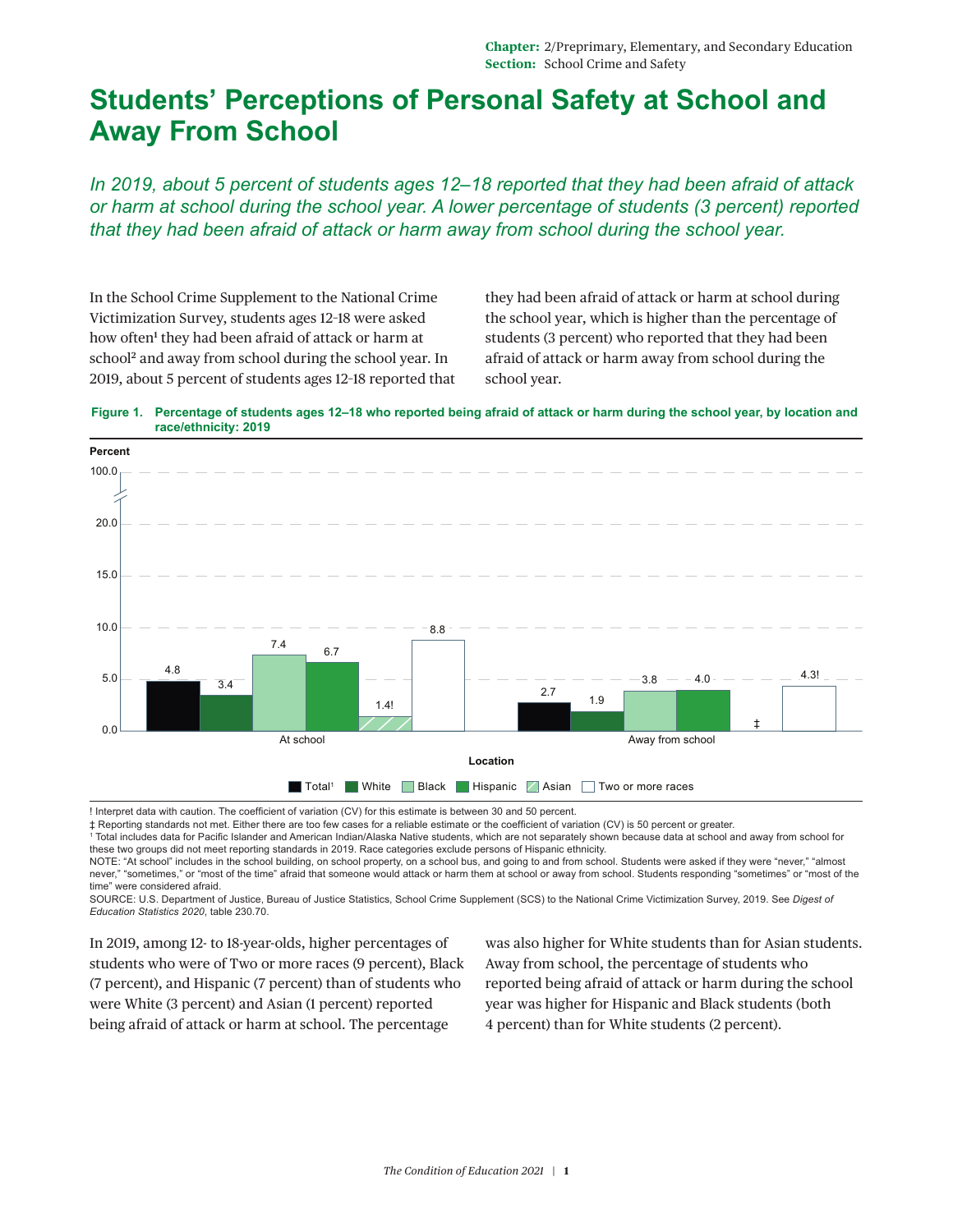

## **Figure 2. Percentage of students ages 12–18 who reported being afraid of attack or harm during the school year, by location and grade: 2019**

NOTE: "At school" includes in the school building, on school property, on a school bus, and going to and from school. Students were asked if they were "never," "almost never," "sometimes," or "most of the time" afraid that someone would attack or harm them at school or away from school. Students responding "sometimes" or "most of the time" were considered afraid. Although rounded numbers are displayed, the figures are based on unrounded data. SOURCE: U.S. Department of Justice, Bureau of Justice Statistics, School Crime Supplement (SCS) to the National Crime Victimization Survey, 2019. See *Digest of Education Statistics 2020*, table 230.70.

In 2019, the percentage of 6th-graders (8 percent) who reported being afraid of attack or harm at school was higher than the percentages of 8th- to 12th-graders (ranging from 3 percent to 5 percent). The percentage was also higher for 7th-graders (6 percent) than for 12thgraders (3 percent). However, there were no measurable differences observed by grade level in the percentages of students who reported being afraid of attack or harm away from school during the school year.

In 2019, a higher percentage of students ages 12–18 enrolled in schools in cities (6 percent) than of students enrolled in schools in rural areas (3 percent) reported being afraid of attack or harm at school during the school year.<sup>3</sup> However, in 2019, the percentage of students who reported being afraid of attack or harm away from school during the school year did not measurably differ by school locale. There was also no measurable difference in fear of attack or harm either at school or away from school between students who attended public and private schools.